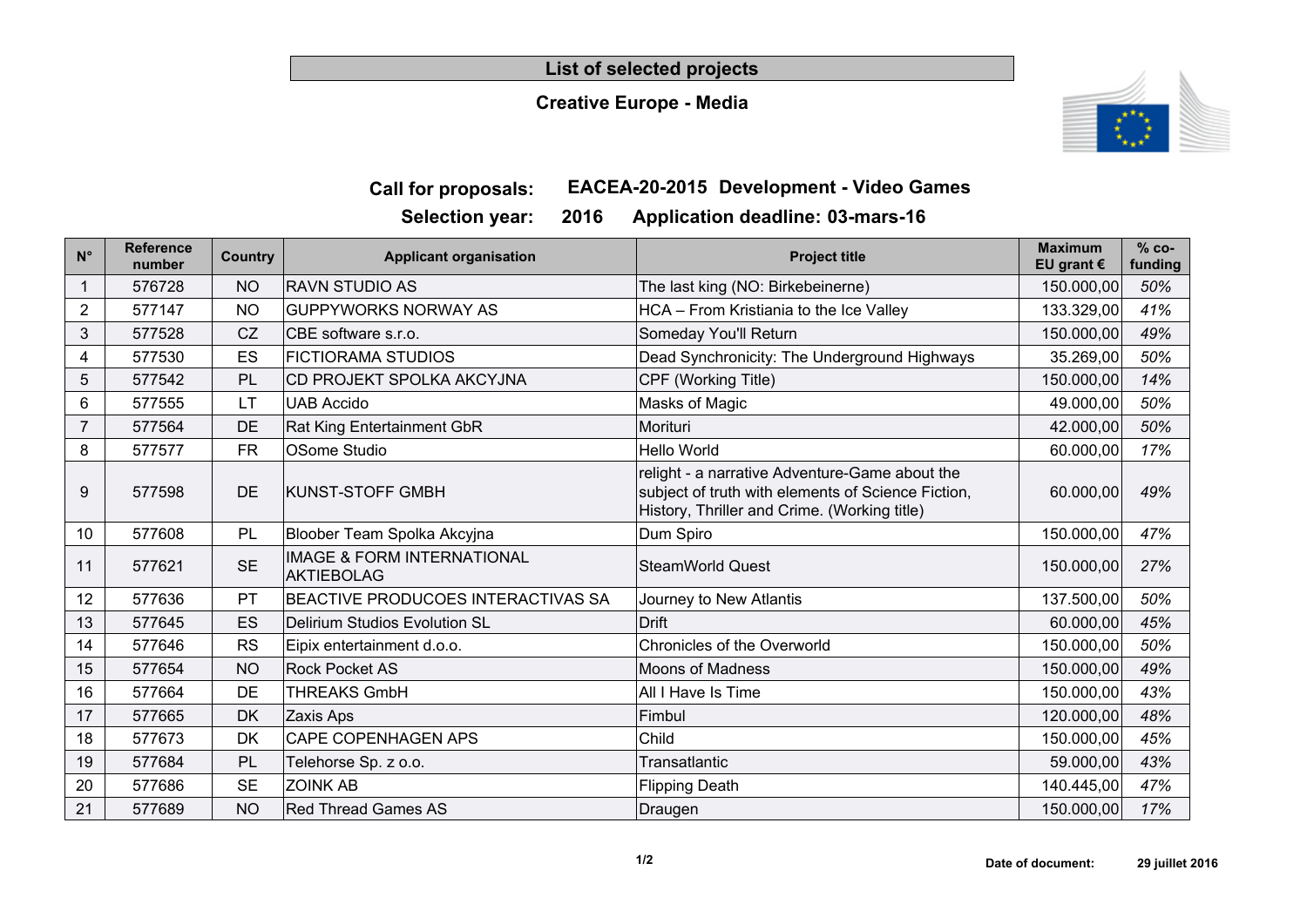**List of selected projects**

#### **Creative Europe - Media**



### **Call for proposals: EACEA-20-2015 Development - Video Games**

**Selection year: 2016**

| $N^{\circ}$ | <b>Reference</b><br>number | Country | <b>Applicant organisation</b> | <b>Project title</b> | <b>Maximum</b><br>EU grant $\epsilon$ | $% co-$<br>funding |
|-------------|----------------------------|---------|-------------------------------|----------------------|---------------------------------------|--------------------|
| ົດດ<br>▵    | 577695                     | HU      | POSSIBLE Zrt.                 | The Missing 99       | 125.000.00                            | 50%                |
| 23          | 577698                     |         | UAB Tag of Joy                | Crowns and Pawns     | 59.000,00                             | 50%                |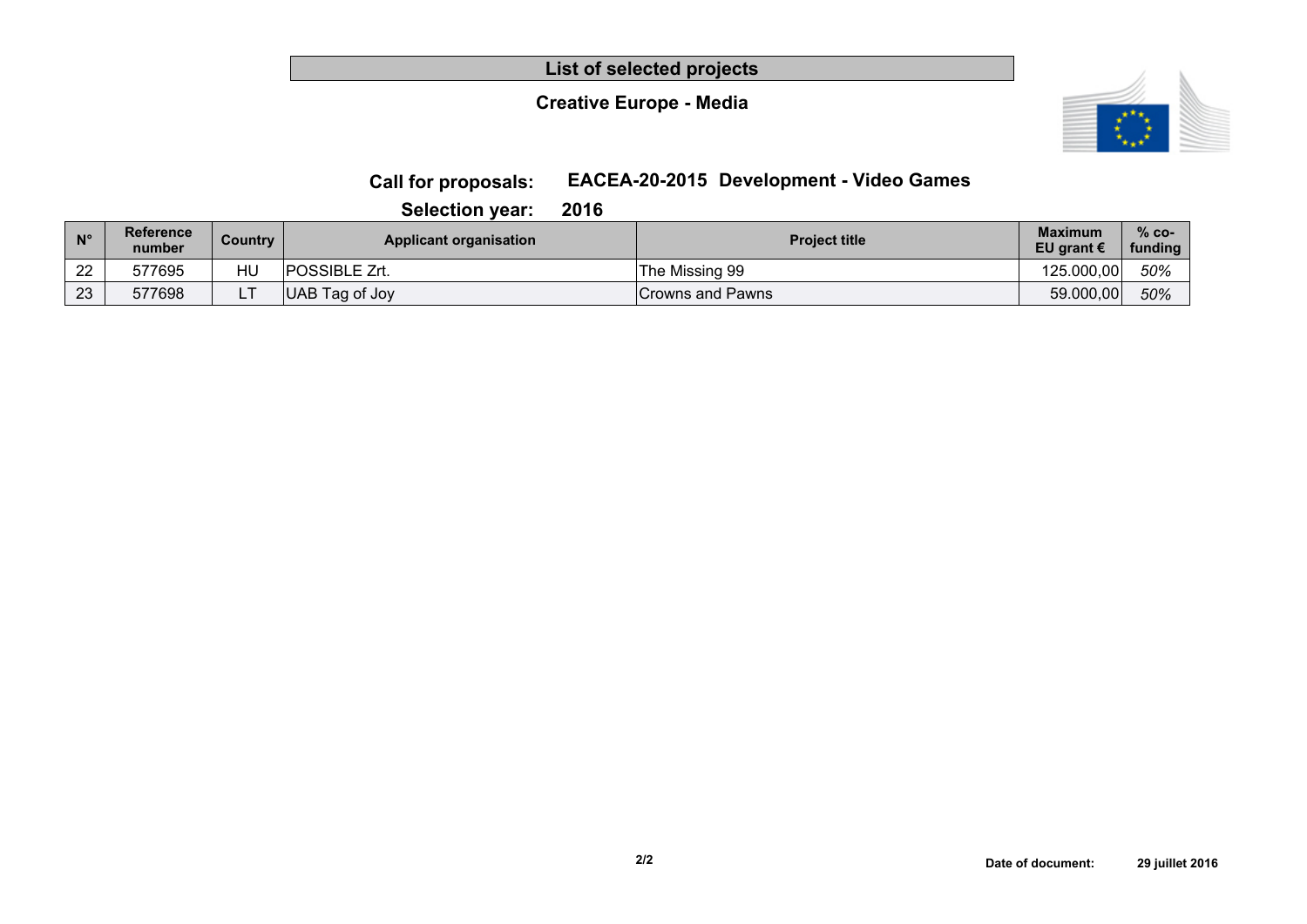# **<sup>2016</sup> Development - Video Games**

|                    | <b>Round of</b>  |                          | <b>Country</b>         | <b>Applications</b> | <b>Applications</b><br>proposed for | <b>Success</b> |
|--------------------|------------------|--------------------------|------------------------|---------------------|-------------------------------------|----------------|
| <b>Action Code</b> | <b>Selection</b> | <b>Applicant country</b> | code                   | received            | funding                             | rate           |
| <b>DEVVG</b>       | $\mathbf{1}$     | Österreich               | <b>AT</b>              | 3                   |                                     |                |
| <b>DEVVG</b>       | $\mathbf{1}$     | Belgium                  | BE                     | $\mathbf{1}$        |                                     |                |
| <b>DEVVG</b>       | $\mathbf{1}$     | <b>Bulgaria</b>          | <b>BG</b>              | $\mathbf{1}$        |                                     |                |
| <b>DEVVG</b>       | $\mathbf{1}$     | Czech Republic           | CZ                     | $\,6$               | 1                                   | 17%            |
| <b>DEVVG</b>       | $\mathbf{1}$     | Deutschland              | DE                     | 13                  | 3                                   | 23%            |
| <b>DEVVG</b>       | $\mathbf{1}$     | Danmark                  | DK                     | $\boldsymbol{9}$    | $\overline{2}$                      | 22%            |
| <b>DEVVG</b>       | $\mathbf{1}$     | Estonia                  | EE                     | 2                   |                                     |                |
| <b>DEVVG</b>       | 1                | Greece                   | <b>EL</b>              | $\mathbf{1}$        |                                     |                |
| <b>DEVVG</b>       | $\mathbf{1}$     | España                   | ES                     | 18                  | $\overline{2}$                      | 11%            |
| <b>DEVVG</b>       | $\mathbf{1}$     | Suomi / Finland          | F1                     | $\overline{7}$      |                                     |                |
| <b>DEVVG</b>       | $\mathbf{1}$     | France                   | <b>FR</b>              | 15                  | $\mathbf{1}$                        | 7%             |
| <b>DEVVG</b>       | 1                | Croatia                  | <b>HR</b>              | 3                   |                                     |                |
| <b>DEVVG</b>       | $\mathbf{1}$     | Hungary                  | HU                     | $\overline{4}$      | $\mathbf{1}$                        | 25%            |
| <b>DEVVG</b>       | $\mathbf{1}$     | Ireland                  | IE                     | $\overline{4}$      |                                     |                |
| <b>DEVVG</b>       | $\mathbf{1}$     | Italia                   | $\mathsf{I}\mathsf{T}$ | $\overline{4}$      |                                     |                |
| <b>DEVVG</b>       | $\mathbf{1}$     | Lithuania                | <b>LT</b>              | 3                   | $\overline{2}$                      | 67%            |
| <b>DEVVG</b>       | $\mathbf{1}$     | Nederland                | NL                     | 3                   |                                     |                |
| <b>DEVVG</b>       | 1                | Norge                    | <b>NO</b>              | $\overline{4}$      | $\overline{4}$                      | 100%           |
| <b>DEVVG</b>       | $\mathbf{1}$     | Poland                   | <b>PL</b>              | 11                  | 3                                   | 27%            |
| <b>DEVVG</b>       | 1                | Portugal                 | PT                     | $\mathbf{1}$        | 1                                   | 100%           |
| <b>DEVVG</b>       | $\mathbf{1}$     | Serbia                   | <b>RS</b>              | 3                   | $\mathbf{1}$                        | 33%            |
| <b>DEVVG</b>       | 1                | Sverige                  | <b>SE</b>              | $\,6$               | $\overline{2}$                      | 33%            |
| <b>DEVVG</b>       | $\mathbf{1}$     | Slovakia                 | <b>SK</b>              | 5                   |                                     |                |
| <b>DEVVG</b>       | $\mathbf{1}$     | United Kingdom           | UK                     | 11                  |                                     |                |
|                    |                  |                          | Sum:                   | 138                 | 23                                  | 17%            |